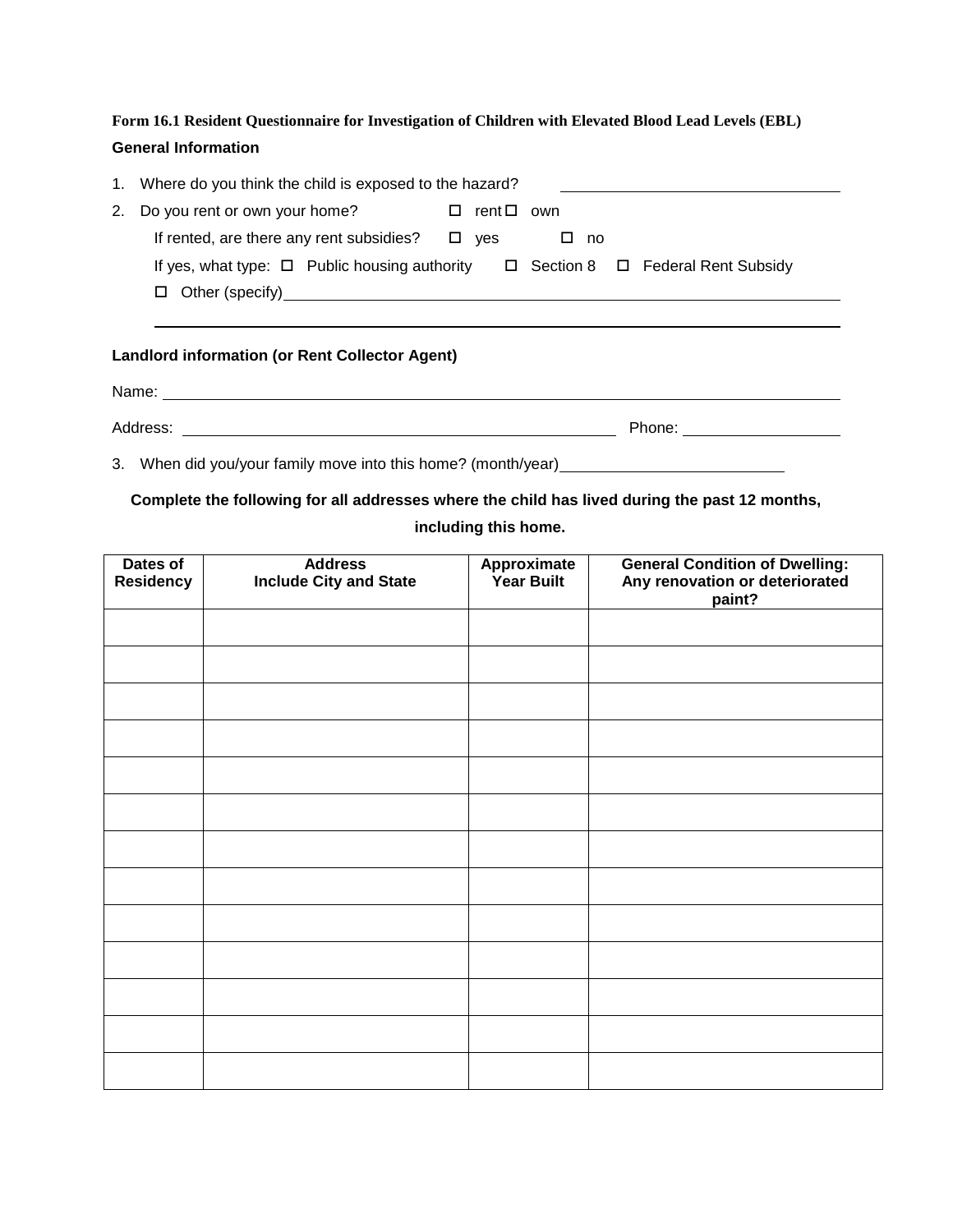# **Form 16.1 Resident Questionnaire for Investigation of Children with EBL (2 of 9)**

4. Is the child cared for away from the home? (This includes preschool and/or child care at a center, dedicated home, or with a friend or relative.)

| Type of<br>Care | <b>Location of care</b><br>Contact name, address and phone | No. hours/wk<br>at location | <b>General Condition of Dwelling:</b><br>Any renovation or deteriorated paint? |
|-----------------|------------------------------------------------------------|-----------------------------|--------------------------------------------------------------------------------|
|                 |                                                            |                             |                                                                                |
|                 |                                                            |                             |                                                                                |
|                 |                                                            |                             |                                                                                |
|                 |                                                            |                             |                                                                                |
|                 |                                                            |                             |                                                                                |
|                 |                                                            |                             |                                                                                |
|                 |                                                            |                             |                                                                                |
|                 |                                                            |                             |                                                                                |
|                 |                                                            |                             |                                                                                |
|                 |                                                            |                             |                                                                                |
|                 |                                                            |                             |                                                                                |

If yes, complete the following table.

# **Lead-Based Paint and Lead-Contaminated Dust Hazards**

1. Has this dwelling been tested for lead-based paint or lead-contaminated dust?  $\Box$  yes  $\Box$  no

If yes, when? Where can this information be obtained?

- 3. Approximately what year was the dwelling built?
	- a. If unknown, was it before 1950?  $\Box$  yes  $\Box$  no
- 3. Has there been any recent repainting, remodeling, renovation, window replacement, sanding or scraping of painted surfaces inside or outside this dwelling unit? If yes, describe activities, time and duration of work.

- 4. Has any lead abatement or other lead hazard control work been conducted at this dwelling recently?  $\Box$ yes  $\Box$ no
- 5. Where does the child like to play, hide, or frequent? (Include rooms, closets, porches & outbuildings)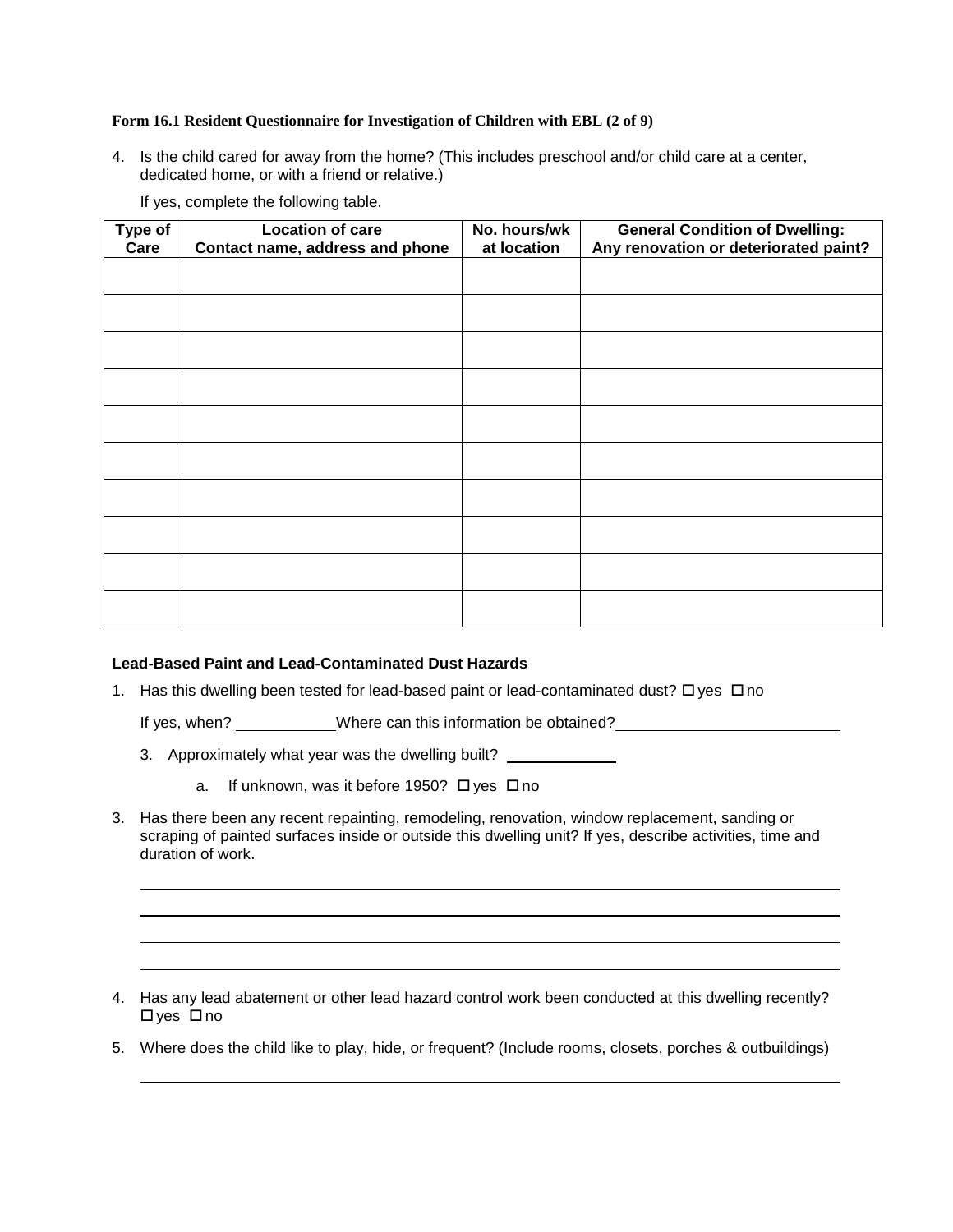## **Form 16.1 Resident Questionnaire for Investigation of Children with EBL (3of 9)**

Use the table below.

| Areas where the child likes to<br>play, hide, or frequent | Paint condition* (intact,<br>not intact, or not present) | <b>Location of painted component</b><br>with visible bite marks |
|-----------------------------------------------------------|----------------------------------------------------------|-----------------------------------------------------------------|
|                                                           |                                                          |                                                                 |
|                                                           |                                                          |                                                                 |
|                                                           |                                                          |                                                                 |
|                                                           |                                                          |                                                                 |
|                                                           |                                                          |                                                                 |
|                                                           |                                                          |                                                                 |
|                                                           |                                                          |                                                                 |
|                                                           |                                                          |                                                                 |
|                                                           |                                                          |                                                                 |
|                                                           |                                                          |                                                                 |

\* *Paint condition: Note location and extent of any visible chips and/or dust in window wells, on window sills, or on the floor directly beneath windows. If you see peeling, chipping, chalking, flaking, or deteriorated paint, make sure you include the locations and extend of deterioration.*

**Assessment - Probable:** □ lead-based paint hazard □ lead-dust hazard □ no lead hazard

# **Actions:**

- $\Box$  Obtain records of previous environmental testing noted above.
- $\Box$  XRF inspection of dwelling (check one)  $\Box$  limited  $\Box$  complete
- $\Box$  Paint testing of deteriorated paint: add to Form 5.3.
- $\Box$  Leaded dust sampling of home: add additional areas to Form 5.4 list of rooms to be sampled
- $\Box$  Other sampling (specify):

#### **Water Lead Hazards**

Determine whether the dwelling is located in a jurisdiction known to have lead in drinking water in either public municipal or well water. Consult with state/local public health authorities for details.

Check one:  $\Box$  at risk  $\Box$  not at risk

1. What is the source of drinking water for the family?  $\Box$  Municipal water  $\Box$  Private well

□ Other (specify): \_\_\_\_\_\_\_

(This information will be used to help determine responsibility and methods of controlling lead exposures from water.)

If tap water is used for drinking, answer questions 2 through 6. If not, go to Lead in Soil Hazards.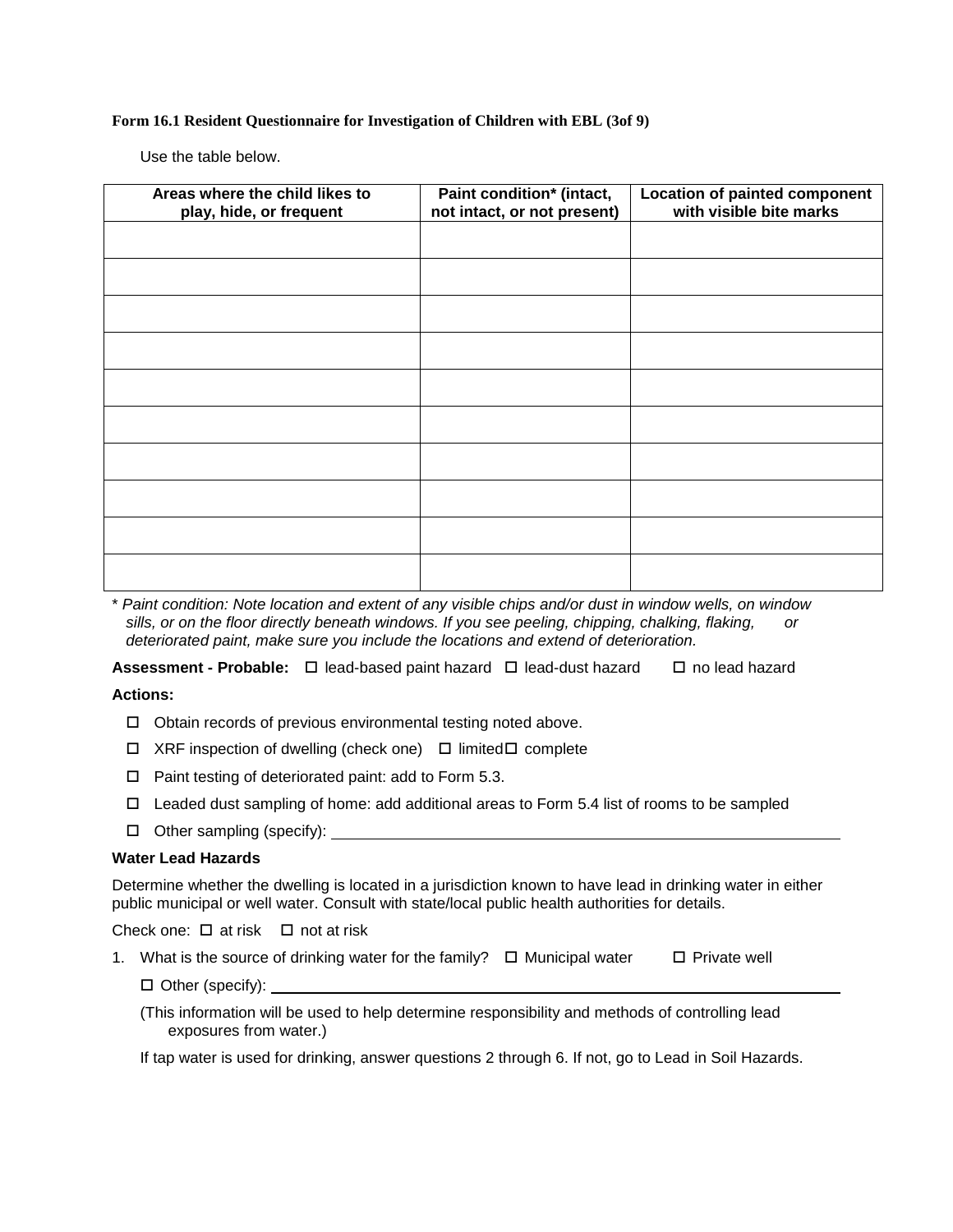# **Form 16.1 Resident Questionnaire for Investigation of Children with EBL (4 of 9)**

2. From which faucets do you obtain drinking water? (Sample the main drinking water faucet.)

| 3. |                                                                               | Do you use the water immediately? $\Box$ yes $\Box$ no                    |                                                                                                                     |
|----|-------------------------------------------------------------------------------|---------------------------------------------------------------------------|---------------------------------------------------------------------------------------------------------------------|
|    |                                                                               | Do you let the water run for a while first? $\Box$ yes $\Box$ no          |                                                                                                                     |
|    |                                                                               | the water if it has not been used for more than 6 hours before drinking.) | (If water-lead levels are elevated in the first draw, but low in the flushed sample, recommend flushing             |
| 4. |                                                                               | If yes, do you use hot or cold tap water? $\square$ hot $\square$ cold    | Is tap water used to prepare infant formula, powdered, milk, or juices for the children? $\square$ yes $\square$ no |
|    |                                                                               |                                                                           | If no, from what source do you obtain water for the children? __________________                                    |
| 5. | Has new plumbing been installed within the last 5 years? $\Box$ yes $\Box$ no |                                                                           |                                                                                                                     |
|    |                                                                               | Did you do any of this work yourself? $\Box$ yes $\Box$ no                | If yes, identify location(s).                                                                                       |
|    |                                                                               |                                                                           |                                                                                                                     |
|    |                                                                               |                                                                           |                                                                                                                     |
|    |                                                                               | <b>Assessment:</b> $\Box$ water lead hazard risk                          | $\Box$ no water lead hazard risk                                                                                    |
|    | <b>Actions:</b>                                                               |                                                                           |                                                                                                                     |
| □  |                                                                               | Test water (first draw and flush samples).                                |                                                                                                                     |
| □  |                                                                               |                                                                           |                                                                                                                     |
|    |                                                                               |                                                                           |                                                                                                                     |
| □  |                                                                               |                                                                           |                                                                                                                     |
|    |                                                                               |                                                                           |                                                                                                                     |
|    | <b>Lead in Soil Hazards</b>                                                   |                                                                           |                                                                                                                     |

Use the following information to determine where soil samples should be collected.

| 1. Where outside does the child like to play? |
|-----------------------------------------------|

- 2. Where outside does the child like to hide?
- 3. Is this dwelling near a lead-producing industry (such as a battery plant, smelter, radiator repair shop, boat keel manufacturer, electronics plant, or soldering plant)?  $\Box$  yes  $\Box$  no
- 4. Is the dwelling located within two blocks of a major roadway, freeway, elevated highway, or other transportation structure?  $\Box$  yes  $\Box$  no
- 5. Are buildings or structures on the property or nearby being renovated, repainted, or demolished:  $\Box$  ves  $\Box$  no If no: Has any of this kind of work been done recently:  $\Box$  yes  $\Box$  no
- 6. Is there deteriorated paint on outside fences, garages, play structures, railings, building siding, windows, trims, or mailboxes:  $\Box$  yes  $\Box$  no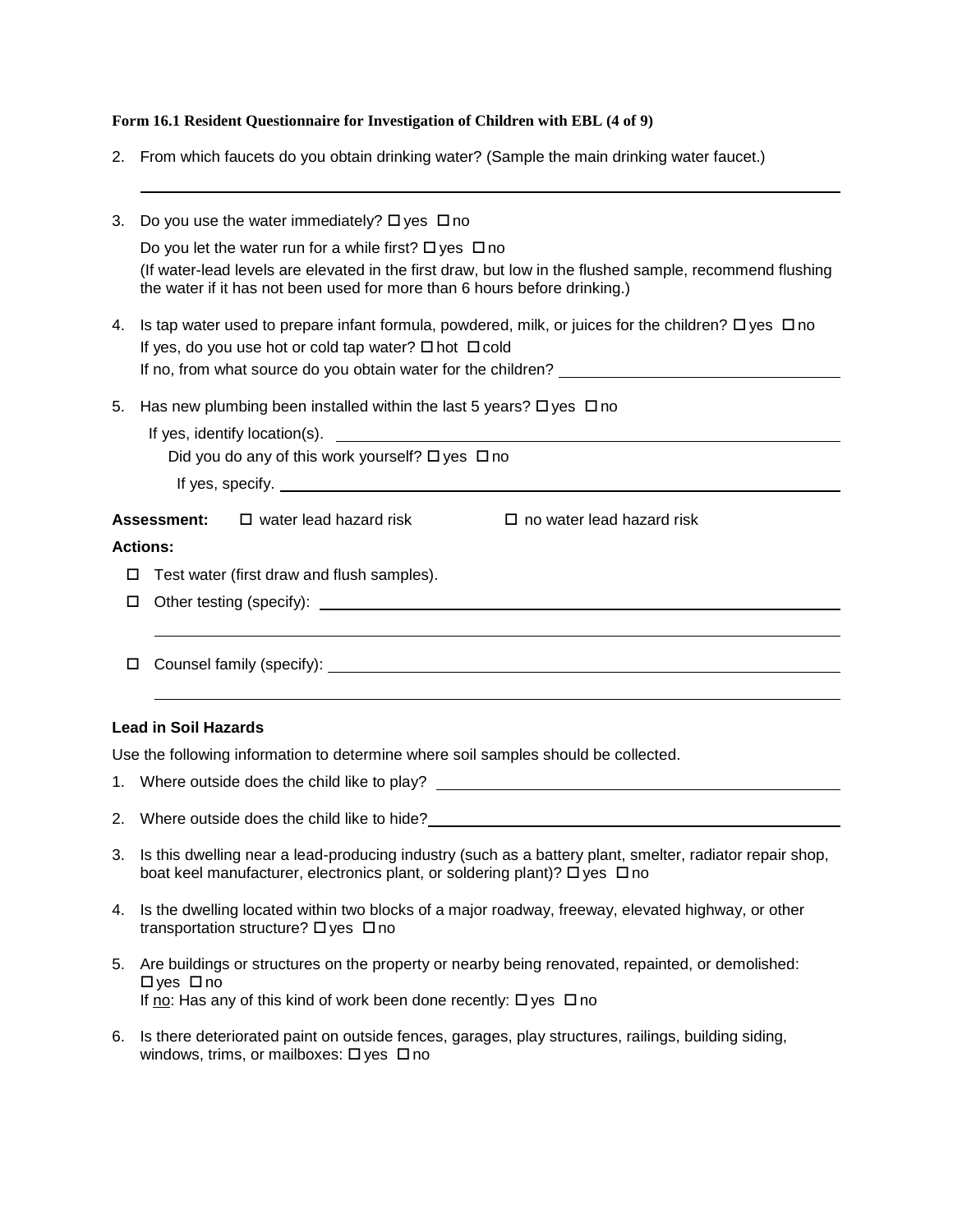## **Form 16.1 Resident Questionnaire for Investigation of Children with EBL (5 of 9)**

- 7. Were gasoline or other solvents ever used to clean parts or disposed of at the property:  $\Box$  yes  $\Box$  no
- 8. Are there any visible paint chips near the perimeter of the house, fences, garages, or play structures?  $\Box$ yes  $\Box$ no

| 9. Has soil ever been tested for lead: $\Box$ yes $\Box$ no If yes, when and where can this information be |
|------------------------------------------------------------------------------------------------------------|
| obtained?<br><u> 1989 - John Stein, Amerikaansk politiker (* 1958)</u>                                     |
| 10. Have you burned painted wood in a woodstove or fireplace? $\Box$ yes $\Box$ no                         |
| If yes, have you emptied ashes onto soil? $\Box$ yes $\Box$ no                                             |
|                                                                                                            |
| If yes, where?                                                                                             |
| Assessment: □ probable soil lead hazard<br>$\Box$ no soil lead hazard risk                                 |
| <b>Actions:</b>                                                                                            |
| Test soil (single samples of bare soil where children play). Complete Form 5.5 for Field Sampling.<br>□    |
| Advise family to obtain washable doormats for entrances to the dwelling<br>□                               |
| Counsel family to keep children away from bare soil areas thought to be at risk (specify).<br>□            |
| Counsel family to cover bare soil areas with mulch or other material.<br>□                                 |
| Counsel family to remove the cause of lead contamination.<br>□                                             |

# **Occupational and Hobby Lead Hazards**

Use the information in this section to determine if the child may be exposed to lead due to the work environment or hobby of parents, siblings, or other adults. Occupations that may cause exposure include:

| Paint removal (e.g., sandblasting, scraping, sanding, | Remodeling, repairing, or renovating dwellings or buildings, or        |
|-------------------------------------------------------|------------------------------------------------------------------------|
| abrasive blasting, using heat guns or torches)        | demolition (tearing down buildings or metal structures like bridges)   |
| <b>Chemical Strippers</b>                             | Working at a firing range                                              |
| Plumbing                                              | Making batteries                                                       |
| Repairing radiators                                   | Making paint or pigments                                               |
| Melting metal for reuse (smelting)                    | Painting                                                               |
| Welding, burning, cutting or torch work               | Salvaging metal or batteries                                           |
| Pouring molten metals (foundries)                     | Making or splicing cable or wire                                       |
| Auto body repair work                                 | Creating explosives or ammunition                                      |
| Making or repairing jewelry                           | Making pottery                                                         |
| Building, repairing or painting ships                 | Working in a chemical plant, glass factory, oil refinery, or any other |
| Soldering electrical connections                      | work involving lead                                                    |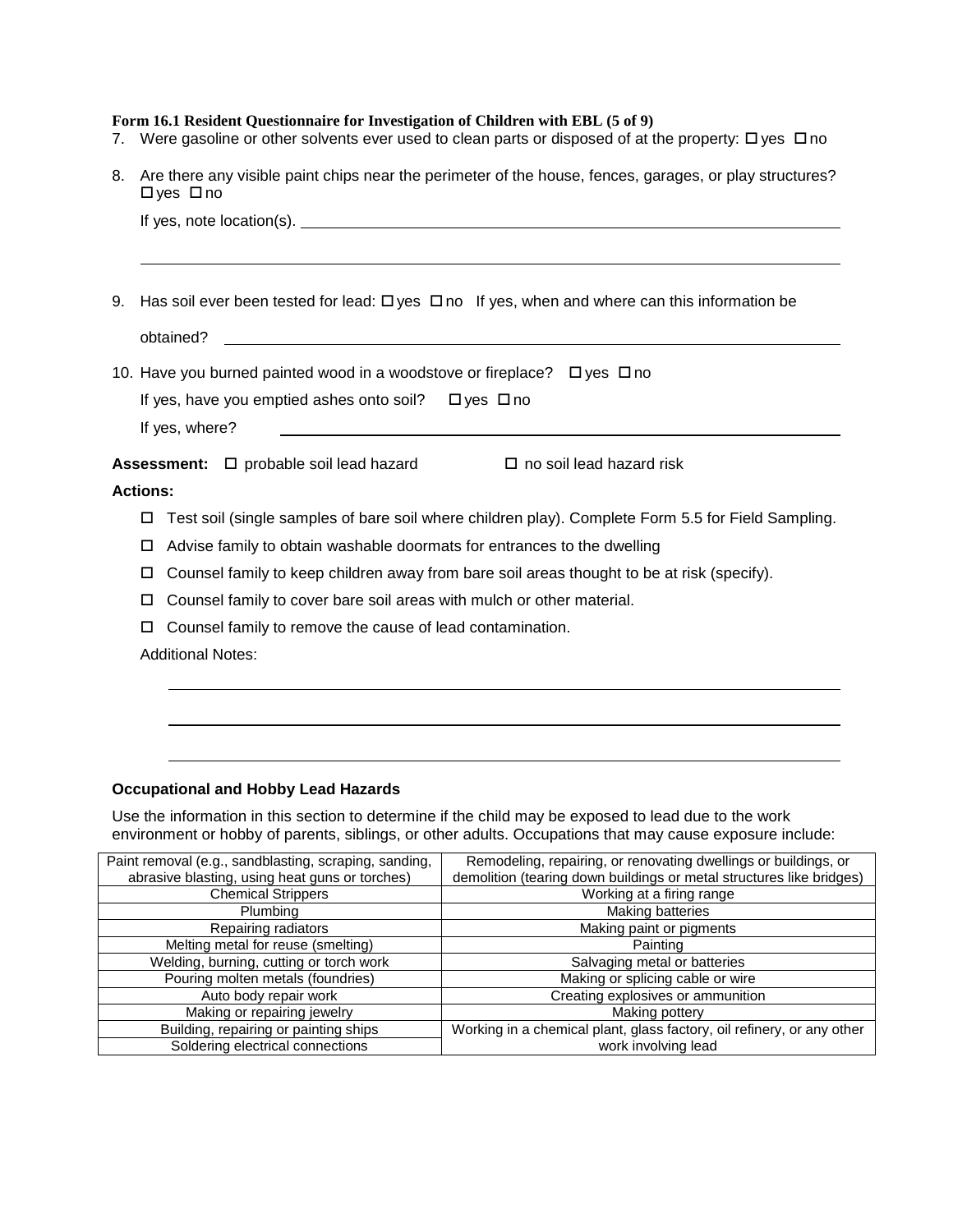# **Form 16.1 Resident Questionnaire for Investigation of Children with EBL (6 of 9)**

Answer the following questions.

1. Where does anyone in the household and any frequent visitors work? (Include parents, older siblings, and other adults)

| <b>Name</b> | <b>Place of Employment</b> | <b>Occupation</b> | Probable<br><b>Exposure</b> |
|-------------|----------------------------|-------------------|-----------------------------|
|             |                            |                   | □yes □no                    |
|             |                            |                   | □yes □no                    |
|             |                            |                   | □yes □no                    |
|             |                            |                   | □yes □no                    |
|             |                            |                   | □yes □no                    |

- 2. Are work clothes separated from other laundry?  $\Box$  yes  $\Box$  no
- 3. Has anyone in the household removed paint or varnish while in the dwelling? (This includes paint removal from woodwork, furniture, cars, bicycles, boats, etc.)  $\Box$  yes  $\Box$  no
- 4. Has anyone in the household soldered electric parts while at home?  $\Box$  yes  $\Box$  no
- 5. Does anyone in the household apply glaze to ceramic or pottery objects?  $\Box$  yes  $\Box$  no

|  | 6. Does anyone in the household work with stained glass? | $\Box$ yes $\Box$ no |
|--|----------------------------------------------------------|----------------------|
|  |                                                          |                      |

- 7. Does anyone in the household use artist's paints to paint pictures or jewelry?  $\square$  yes  $\square$  no
- 8. Does anyone in the household reload bullets, target shoot, or hunt?  $\square$  yes  $\square$  no
- 9. Does anyone in the household melt to make bullets, fishing sinkers, or toys?  $\Box$  yes  $\Box$  no
- 10. Does anyone in the household work on auto body repair at home or in the yard:  $\Box$  yes  $\Box$  no
- 11. Is there evidence of take-home work exposures or hobby exposures in the dwelling?  $\Box$  yes  $\Box$  no

#### **Assessment Probable:**

| □ | occupational related lead exposure | $\Box$ hobby related lead exposure | $\Box$ neither |
|---|------------------------------------|------------------------------------|----------------|
|   | <b>Actions:</b>                    |                                    |                |
|   | $\Box$ Counsel family (specify)    |                                    |                |
|   | $\Box$ Refer to (specify):         |                                    |                |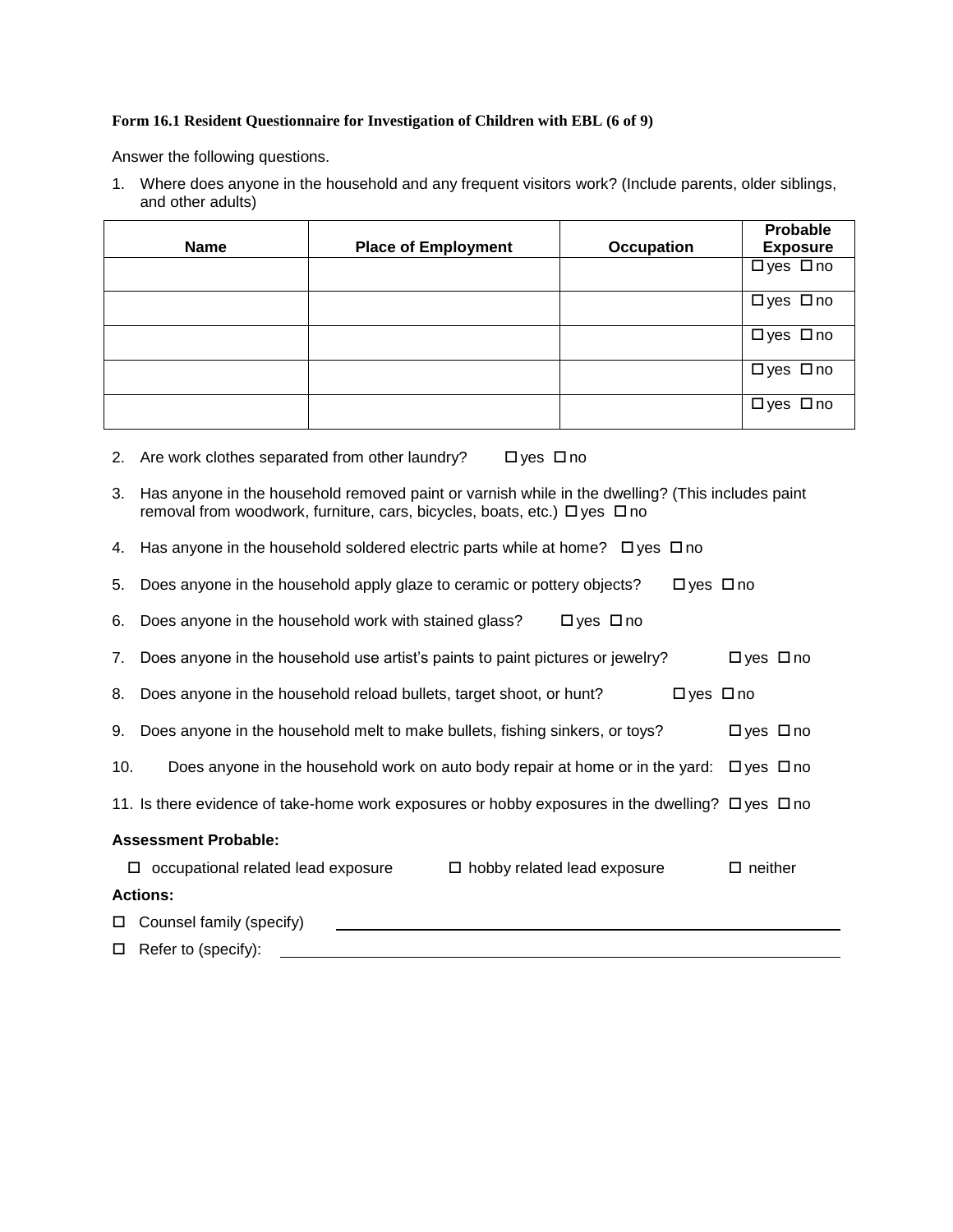|    | Form 16.1 Resident Questionnaire for Investigation of Children with EBL (7 of 9)                                                                                                                                                           |
|----|--------------------------------------------------------------------------------------------------------------------------------------------------------------------------------------------------------------------------------------------|
|    | Child Behavior Risk Factors (Evaluate each child under age 6.)                                                                                                                                                                             |
| 1. | Does the child suck his/her fingers?<br>□yes □no                                                                                                                                                                                           |
| 2. | Does child put painted objects in the mouth?<br>$\Box$ yes $\Box$ no                                                                                                                                                                       |
|    | If yes, specify:<br>the control of the control of the control of the control of the control of the control of                                                                                                                              |
| 3. | Does child chew on painted surfaces, such as old painted cribs, windowsills, furniture edges, railings,<br>door molding, or broom handles?<br>□yes □no<br>If yes, specify:                                                                 |
|    |                                                                                                                                                                                                                                            |
| 4. | Does the child chew on putty around windows?<br>□ yes □ no                                                                                                                                                                                 |
| 5. | Does the child put soft metal objects in the mouth? $\Box$ yes $\Box$ no<br>These may include lead and pewter toys and toy soldiers, jewelry, gunshot, bullets, beads, fishing<br>sinkers, or items containing solder (e.g., electronics). |
| 6. | Does the child chew or eat paint chips or pick at painted surfaces?<br>$\Box$ yes $\Box$ no                                                                                                                                                |
| 7. | Is the paint intact in the child's play areas? $\Box$ yes $\Box$ no                                                                                                                                                                        |
| 8. | Does the child put foreign, printed material (newspapers, magazines) in the mouth? $\Box$ yes $\Box$ no                                                                                                                                    |
| 9. | Does the child put matches in the mouth? (may contain lead acetate)<br>$\Box$ yes $\Box$ no                                                                                                                                                |
|    | 10. Does the child play with cosmetics, hair preparations, or talcum power or put them in the mouth?<br>$\Box$ yes $\Box$ no If yes, are any of these products foreign made? $\Box$ yes $\Box$ no                                          |
|    | 11. Does the child have a favorite:<br>cup? □ yes □ no<br>eating utensil? □ yes □ no                                                                                                                                                       |
|    | If yes, are either of them handmade or ceramic?<br>$\Box$ yes $\Box$ no                                                                                                                                                                    |
|    | 12. Does the child have a dog, cat, or other pet that could track in contaminated soil or dust from outside?                                                                                                                               |
|    | $\Box$ yes $\Box$ no If yes, where does the pet sleep? $\Box$                                                                                                                                                                              |
|    | 13. Where does the child obtain drinking water? ________________________________                                                                                                                                                           |
|    | 14. If a child is present, note the extent of hand-to-mouth behavior observed. ____________________                                                                                                                                        |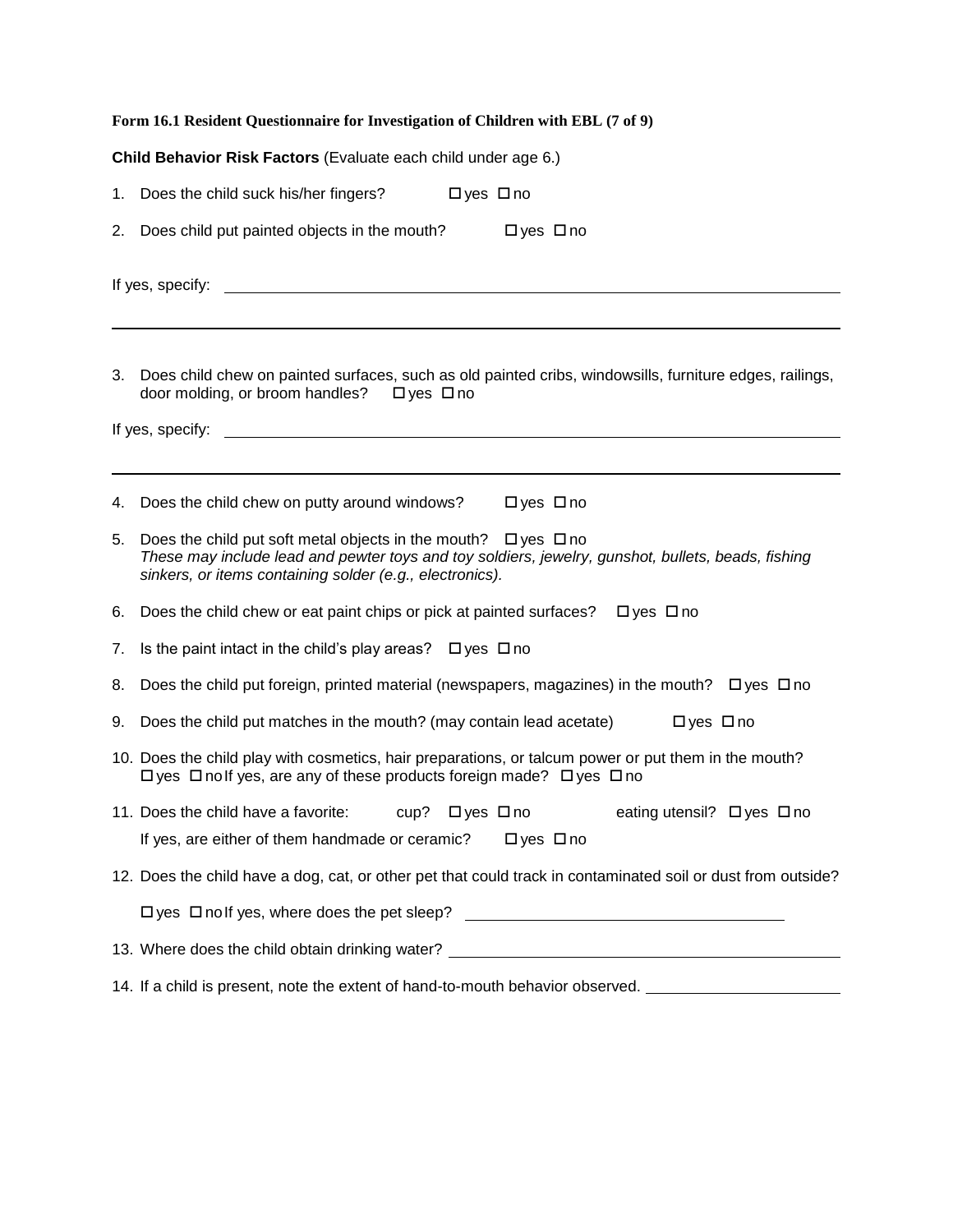### **Form 16.1 Resident Questionnaire for Investigation of Children with EBL (8 of 9)**

### **Assessment if Child is at Risk:**

- $\Box$  Hand-to-mouth behavior
- □ Mouthing probable lead-containing source
- Other behavior (specify)
- □ No observed at-risk behavior

### **Actions:**

Counsel family to limit access to use of (specify)

Other (specify)

# **Other Household Risk Factors**

- 1. Are imported cosmetics, such as Kohl™, Surma™, or Ceruse™, used in the home? Dyes Dno
- 2. Does the family ever use any home remedies or herbal treatments?  $\Box$  yes  $\Box$  no If yes, what type?
- 3. Are any liquids stored in metal, pewter, or crystal containers?  $\Box$  yes  $\Box$  no
- 4. What containers are used to prepare, serve, and store the child's food?

Are any of the imported potteries, metal, soldered, or glazed?  $\Box$  yes  $\Box$  no

Does the family cook with a ceramic bean pot?  $\Box$  yes  $\Box$  no

- 5. Does the family use imported canned items regularly?  $\Box$  yes  $\Box$  no
- 6. Does the child play in, live in, or have access to any areas where the following materials are kept: shellacs, lacquers, driers, coloring pigments, epoxy resins, pipe sealants, putty, dyes, industrial crayons or markers, paints, pesticides, fungicides, gear oil, detergents, old batteries, battery casings, fishing sinkers, lead pellets, solder, or drapery weights?  $\Box$  yes  $\Box$  no
- 7. Does the child take baths in an old bathtub with deteriorated or nonexistent glazing?  $\Box$  yes  $\Box$  no
- 8. Does the home contain vinyl mini-blinds made overseas and/or purchased before 1997?  $\Box$  yes  $\Box$  no

# **Assessment if Child is at Risk:**

Increased risk of lead exposure due to:

 $\Box$  No observed risk

# **Actions:**

- $\Box$  Counsel family to limit access or use (specify):
- $\square$  Other (specify) experiments are considered as a set of the set of the set of the set of the set of the set of the set of the set of the set of the set of the set of the set of the set of the set of the set of the set